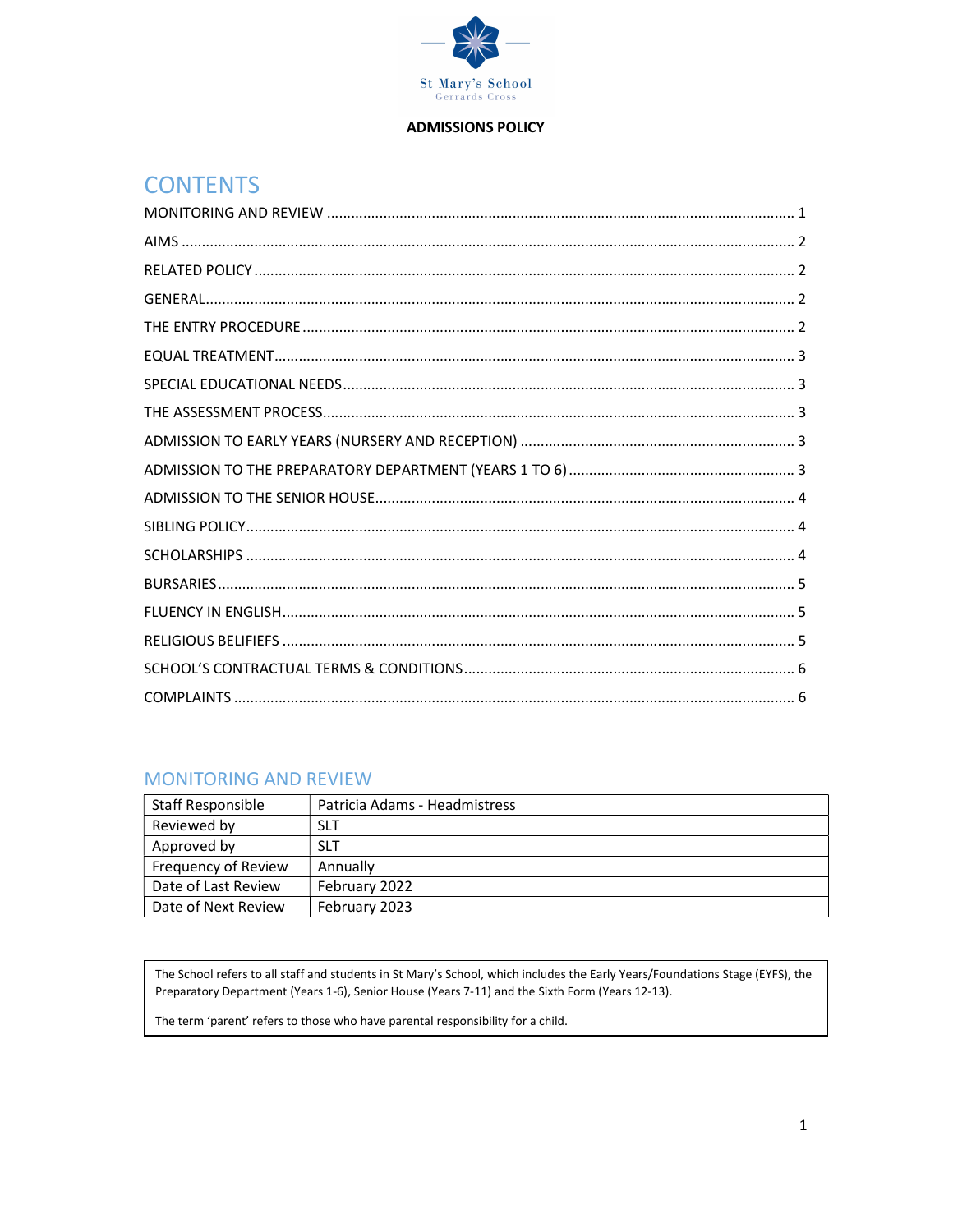

## AIMS

- To ensure a clear and transparent admissions process that is equal and fair to everyone
- To outline the requirements for entry to St Mary's School Gerrards Cross
- To provide information on the scholarship and bursary system

## WIDER REFERENCES

This policy operates within a wider national framework, which includes:

- The Education Act 1996
- The Equality Act 2010
- The Children and Families Act 2014

# RELATED INTERNAL POLICY

This policy should be read in conjunction with:

- Equal Opportunities Policy
- EAL Policy
- SEND Policy
- Supporting Students With Medical Conditions Policy
- Complaints Policy

## **GENERAL**

St Mary's School is an independent day school for girls from ages 3+ to 18. Deciding on the right school for your daughter is very important, and we believe that a personal visit is invaluable. We very much hope that you and your daughter will visit our school.

We hold Open Events in the Michaelmas, Lent and Trinity Terms, which give a general introduction to the School and personal tours can be arranged throughout the year. Details are published on our website.

We are very happy to welcome prospective parents and students at other times for a personal tour of the School.

Please contact, our Registrar on 01753 883370 or email registrar@st-marys.bucks.sch.uk to arrange a visit.

Our admissions and attendance register is maintained in accordance with the Education (Pupil Registration) (England) Regulations 2006.

# THE ENTRY PROCEDURE

Our selection process is designed to identify students who are able to benefit from our balanced and well-rounded education and to make a positive contribution towards the life of the School. Selection is based partly upon academic potential. Assessment is through an entrance examination, an interview at the School and references from the candidate's current school.

Entry to the Preparatory Department is into Nursery at 3+ years or Reception at 4+ years. Entry to Senior House is at 11+ and Sixth Form at 16+. St Mary's students transfer to Senior House at 11+. Students may enter the School at other stages if places are available. A good academic and character reference is required from the previous school for all candidates entering into Year 1 and above.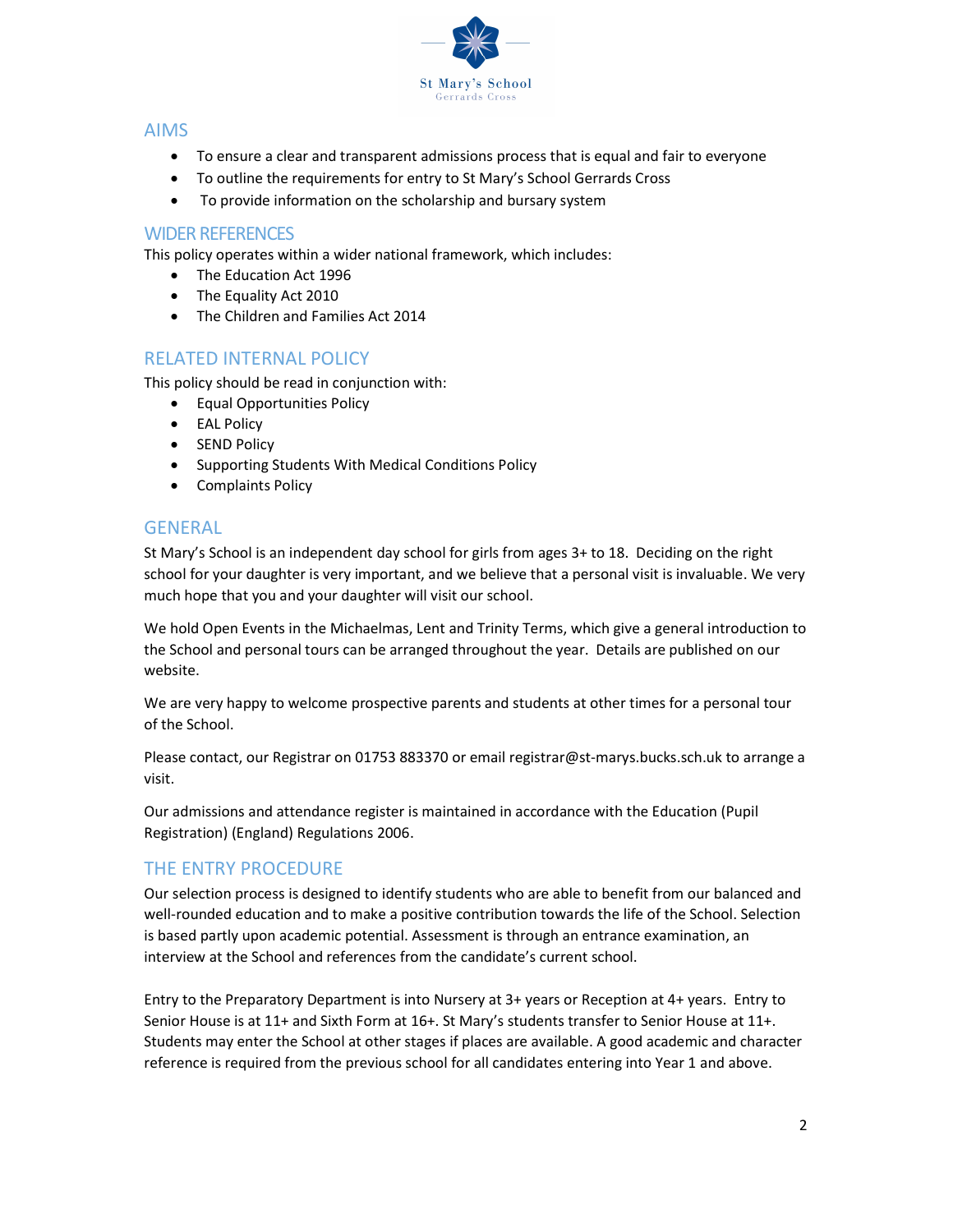

St Mary's students in Year 6 transfer automatically into Senior House, although occasionally it is appropriate to advise parents to consider other schools for their child's secondary education. All the students sit the entrance examination to Senior House along with external candidates, although for our students this is a qualifying not a competitive process which provides important diagnostic information to inform future provision. Where it is felt that a student in Prep Department may not cope with the academic environment in Senior House, parents will be consulted in the Lent term of Year 5. The expectation is that St Mary's students in Year 11 will proceed through into the Sixth Form provided they meet the academic criteria.

## EQUAL TREATMENT

Our aim is to encourage applications from candidates with as diverse a range of backgrounds as possible. This enriches our community and is vital in preparing our students for today's world. A number of bursaries are offered in order to enable a wide selection of students who meet the School's admission criteria to attend the school.

St Mary's School is a school committed to equal treatment for all, regardless of a candidate's race, ethnicity, religion or social background. Details of our provision for bursaries can be found below.

# SPECIAL EDUCATIONAL NEEDS AND DISABILITIES

We welcome students with special educational needs and disabilities, providing that our Learning Support Department can offer them the support that they require. We welcome students with physical disabilities provided that our site does not restrict their educational access. However, we advise parents of students with special educational needs or physical disabilities to discuss their child's requirements with the School before they sit the entrance examination so that we can make adequate provision for them for the examination in terms of, for example, extra time or other special arrangements. Parents should provide a copy of a recent Educational Psychologist's report or a medical report to support their request.

We will discuss thoroughly with parents and their medical advisers the adjustments that can reasonably be made for the student if they become a student at the School.

# THE ASSESSMENT PROCESS

The aim of the process is to identify potential. We are looking for well-rounded students with a genuine interest in education in the broadest sense of the word, with interests that stretch beyond the confines of the academic curriculum. The School places a high value on expressive arts, debating, community activities and sport. There are many co-curricular activities, all of which are important in developing a well-balanced, confident individual.

# ADMISSION TO EARLY YEARS (NURSERY AND RECEPTION)

Parents are invited to bring their daughter into Little St Mary's for a visit or to a 'Stay and Play' event, in the course of which staff will observe the student within the Early Years setting and assess their suitability. A report will be prepared for the Headmistress as a result of which an offer will be made if it is felt that the student would thrive and flourish at St Mary's.

# ADMISSION TO THE PREPARATORY DEPARTMENT (YEARS 1 TO 6)

Students wishing to enter the Preparatory Department attend the School for a full school day, during which time teachers assess their competence in literacy, numeracy and verbal reasoning. Social skills are also observed. They also have a meeting with the Head of the Preparatory Department, who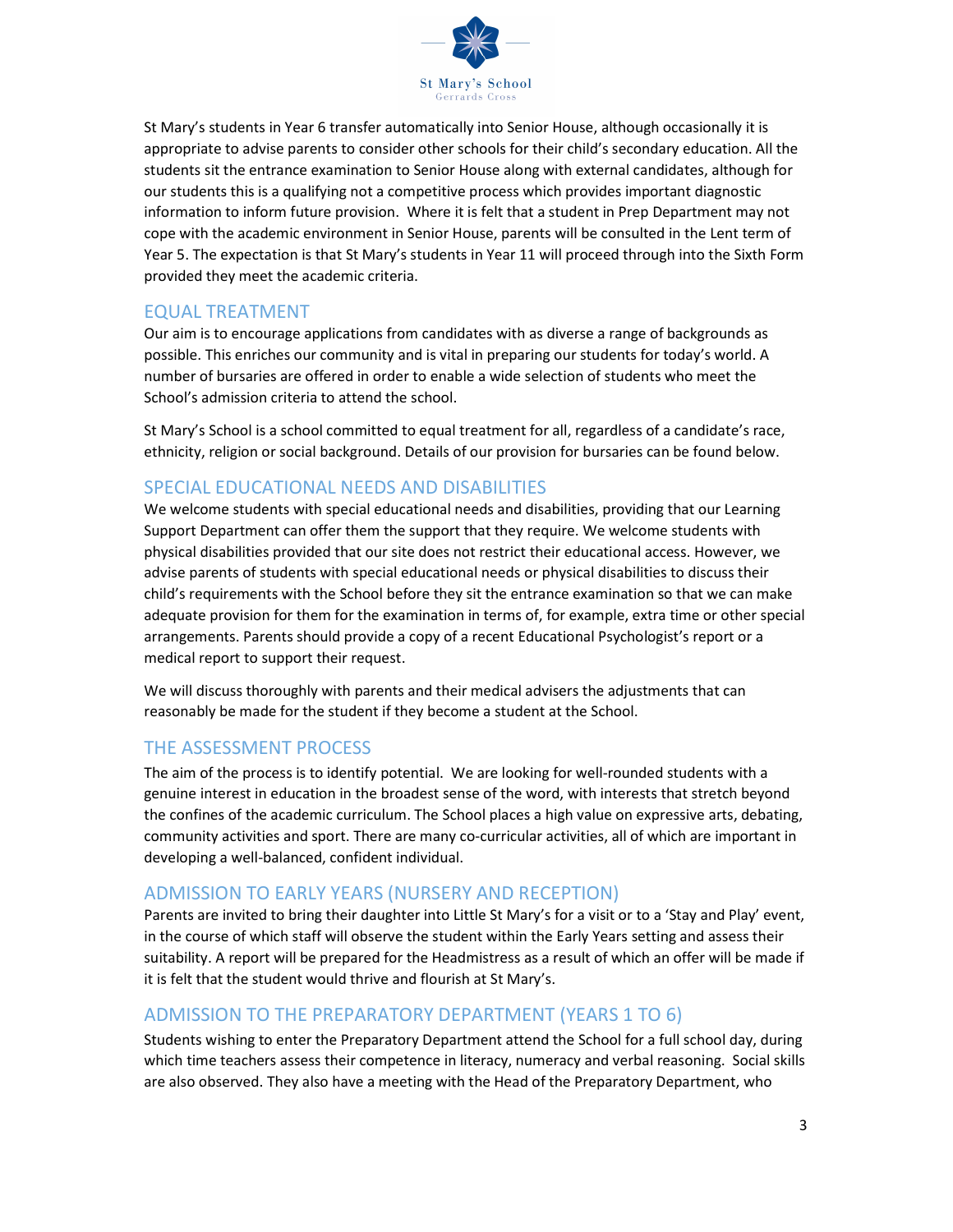

again prepares a report, and offers are made by the Headmistress based on her report and that of the student's current school.

## ADMISSION TO THE SENIOR HOUSE

For entry at 11+, students sit an entrance examination in English, Maths and non-verbal reasoning (NVR) and have an interview with the Headmistress. No specific preparation for the entrance tests is needed. All candidates start on an equal footing, with identical opportunities to display their academic aptitude. Candidates at other entry points below 16+ sit papers in English, Maths and verbal/non-verbal reasoning, appropriate to their age group. All candidates for entrance into Senior House are interviewed by the Headmistress.

Entry for external candidates at 16+ is conditional upon a candidate achieving a minimum of 5 GCSE grades 9 – 5 (or equivalent), including a minimum Grade 6 in the subjects proposed for study at A Level or can provide evidence that they would succeed in the given subject at A Level standard.

The dates for the assessment process for the current year are published on our website, together with the dates that results are posted to families and the closing date for acceptances.

Where places are over-subscribed, waiting lists will apply and, in the event of the impossibility of distinguishing between two candidates, the order in which parents registered their child will be taken into account. Where offers are made at other times in the year, subject to a place becoming available (this is likely to occur mid-year for various reasons such as a move out of the area), candidates will be added to the waiting list.

## SIBLING POLICY

Most siblings of students join us at St Mary's School. However, admission is not automatic, and there may be occasions where we judge that a sibling is likely to thrive better in a different academic environment. A sibling discount of 10% is available for third and subsequent daughters attending the School at the same time.

# **SCHOLARSHIPS**

St Mary's School offers a number of scholarships each year for excellence in academic subjects. Academic scholarships are available at ages 7+, 11+ and 16+. Scholarships in Art, Drama, Music and Sport are offered at 11+ and scholarships in Sport, and Performing and Creative Arts (Art, Dance, Drama and Music) at 16+.

## Purpose of Scholarships

Scholarships are designed to reward excellence and to celebrate exceptional talent. In recognition of this achievement, the scholar is offered a discount ranging between 10% and 30% reduction in the fees.

Scholars enter the relevant scholarship programme for their year group and take part in the challenges and tasks set by the Director of Scholarship and Collaborative Learning.

#### Academic Scholarships

At 7+ candidates (internal and external) who apply for academic scholarships sit St Mary's scholarship papers in English, Maths and verbal reasoning. At 11+, in addition to the entrance examination, they sit additional papers to determine their aptitude. At 16+ candidates sit a General Studies paper and then make a presentation to the Headmistress and the Head of Sixth Form on a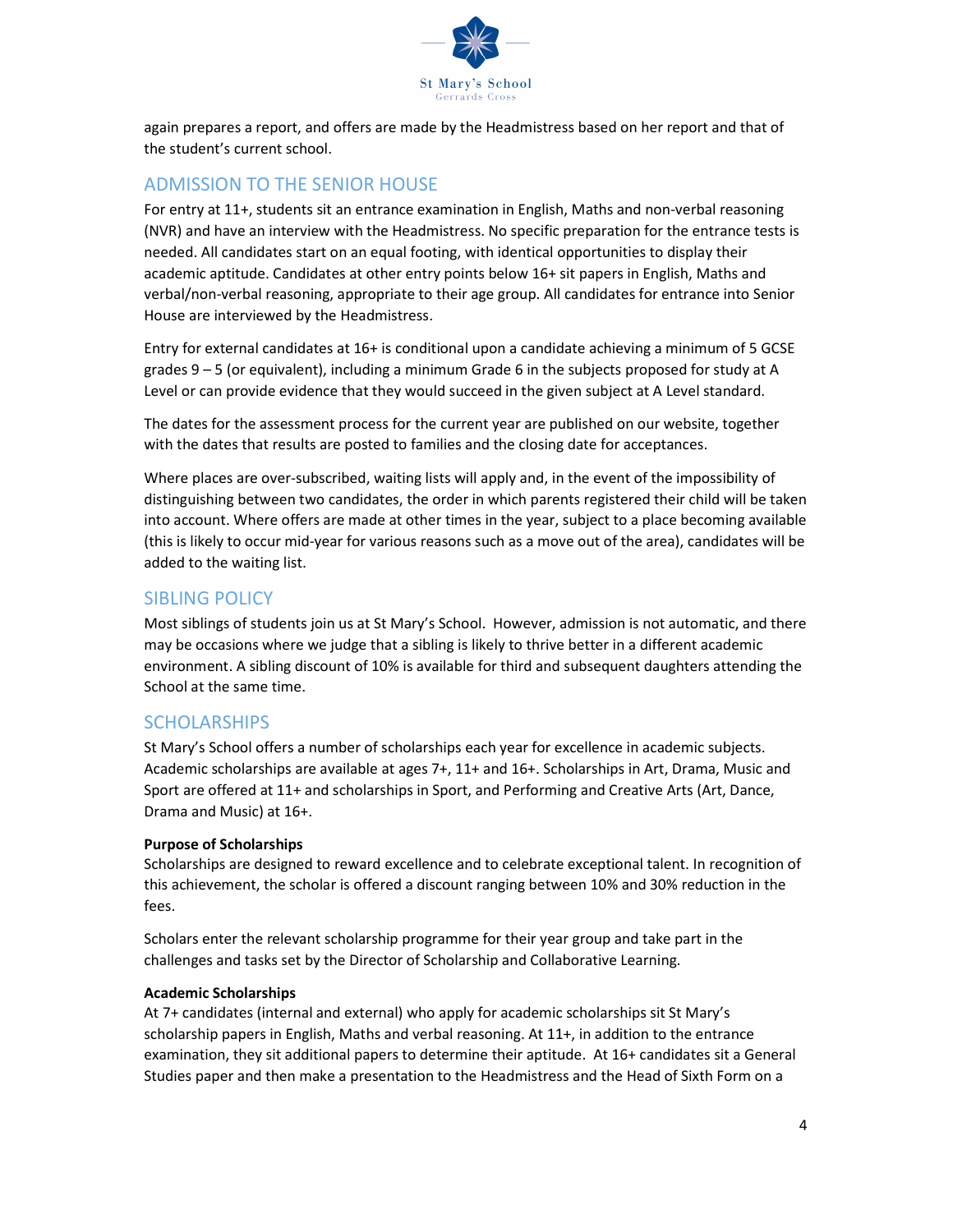

subject of their choice. In all cases, reports from a student's current school are also taken into account.

Scholarships awarded at 7+ are valid until the end of Year 6, at 11+ until the end of Year 13 and at 16+ for the duration of a student's time in the Sixth Form. All scholarships are subject to the maintenance of satisfactory conduct, effort and achievement.

#### Performing and Creative Arts (Music, Drama, and Art), and Sport Scholarships

Music, Drama, Art and Sports scholarships are awarded to outstanding dramatists, sports person or artists, or musicians who play any instrument or sing with exceptional ability. Candidates must obtain a specialist reference from their current Drama/Music/Art/Dance/Sports teacher in addition to a reference from their Headteacher. Full details are available on our website, but candidates will be expected to demonstrate enthusiasm for and commitment to sport/music/art/drama/dance, and scholars will be expected to make a contribution to the life of the School throughout their time at the School, including performance at Open Day and other Whole School events. The expectation is that students in receipt of these scholarships will study that subject at GCSE.

Music, Drama, Sport and Art scholarships will only be awarded to students who have passed the School's entrance examination.

## **BURSARIES**

We offer a number of means tested awards annually to new entrants. Bursaries are means-tested in accordance with the Charity Commission's Guidance. Both parents are required to provide proof of their income and assets. The level of support varies according to parental need; but can extend to full fee remission in cases of proven need.

Bursaries are always offered for 12 months at a time. The family is required to provide fresh information about their circumstances for every year that their child attends the School. Levels of support may vary with fluctuations in income.

Bursaries are only offered to families who are residents in the UK.

Parents are asked to indicate on the registration form whether they wish to apply for a bursary. Details of the arrangements will be sent to all who express an interest.

The School's expectation is that parents who do not choose to apply for a bursary at the time that their child is being assessed, will not require financial support throughout the time that their child attends the School, except in wholly unforeseen circumstances.

## FLUENCY IN ENGLISH

All St Mary's students are tested in English Language as part of our entry procedures and they are normally expected to have reached a good level of fluency before being admitted to the School. We offer additional support in English to those who are in need of it. However, specialist tuition in English as an Additional Language (EAL) can be arranged at the parents' expense.

## RELIGIOUS BELIEFS

Although St Mary's School has Anglican roots, we do not select for entry on the basis of religious belief. We welcome students from all faiths or none and we support the observance of all religious festivals. However, parents should be aware that all students are expected to attend occasions of collective worship including assemblies and the annual Carol Service.